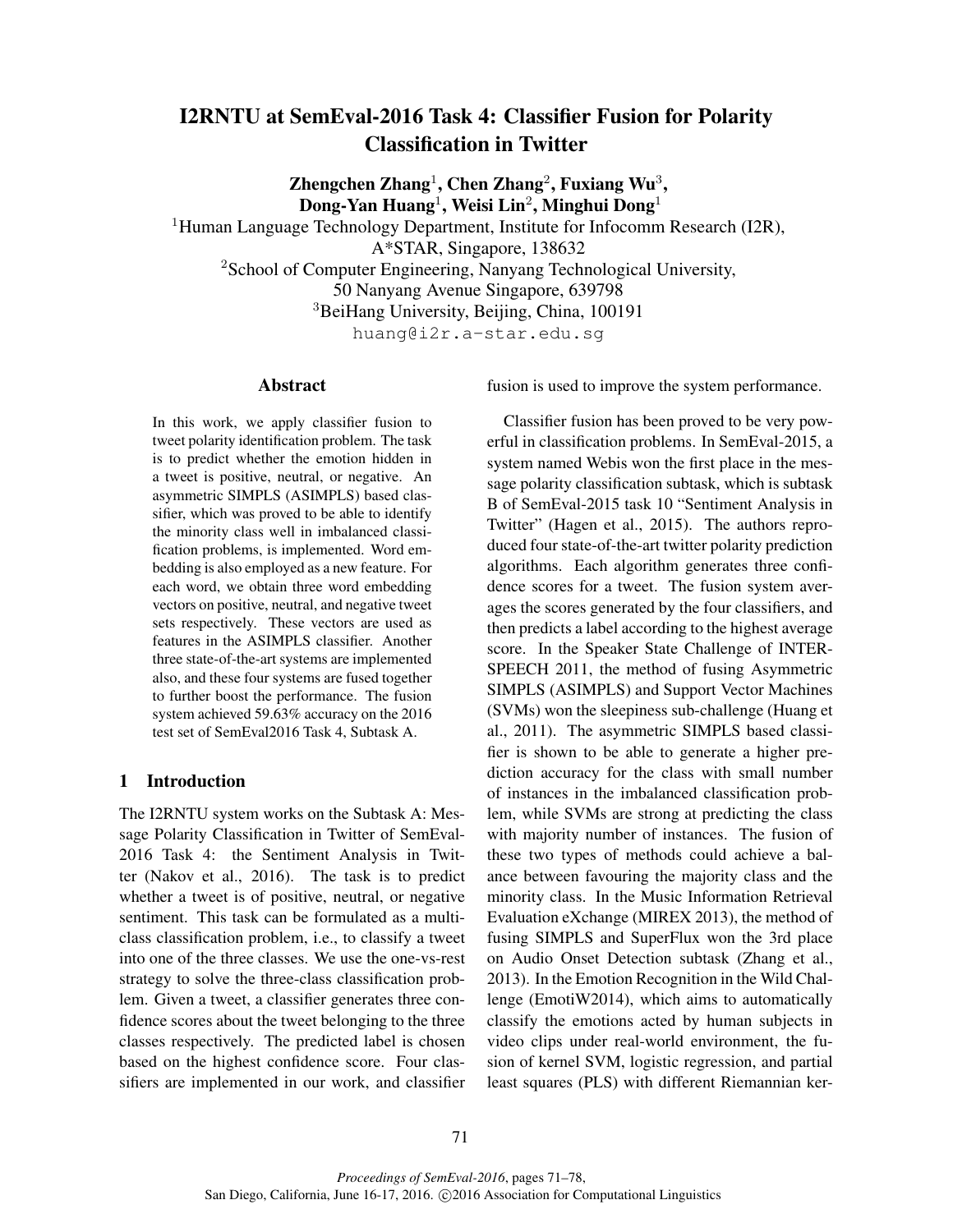nels won the first place of the competition (Liu et al., 2014). In this paper, we will take advantage of the classifier fusion again. We introduce the asymmetric SIMPLS based classifier to the tweet polarity classification problem, and combine it with other three of state-of-the-art classifiers. The fusion method is same with (Hagen et al., 2015).

The most popular features used in the tweet polarity classification problem are derived from sentiment lexicons (Rosenthal et al., 2015). Word embedding represents a word using a low dimensional vector which contains the syntactic and semantic meaning of the word. If we can enhance the sentiment information hidden in the vector, it may be a good feature for the task. Word embedding has been used in tweet sentiment analysis in (Zhang et al., 2015). The authors used the vectors with dimensionality of 300 trained by word2vec, which is publicly available on-line <sup>1</sup>. However, the vectors are trained using Google News. No emotional info was considered during the training. Also, the news articles are written in formal language. Many words appearing frequently in tweets such as 'goood' may not be included in the data set. In this paper, we train the word embedding on downloaded tweet data sets. Furthermore, we separate the tweet data set into three subsets named positive, neutral, and negative subsets respectively. For each word, three vectors are obtained. These vectors are used as features for the ASIMPLS classifier.

The papers of task description of SemEval (Rosenthal et al., 2015; Rosenthal et al., 2014; Nakov et al., 2013) may be the best material of understanding the related work of sentiment analysis in twitter. The classifiers used include SVM, maximum entropy, Conditional Random Fields (CRFs), deep neural networks, and linear regression etc. The most popular features are derived from sentiment lexicons. Bag-of-words, hashtags, and punctuations etc. are also used widely.

We will introduce the asymmetric SIMPLS classifier and the proposed word embedding feature in Section 2. The three state-of-the-art systems and the fusion method are described in Section 3. The experimental results are shown in Section 4. We conclude

our work in Section 5.

# 2 The Asymmetric SIMPLS (ASIMPLS) based classifier

#### 2.1 The ASIMPLS algorithm

Partial Least Squares (PLS) has been introduced into classification problems in (Huang et al., 2011). SIMPLS is an efficient algorithm for PLS regression that calculates the PLS factors as linear combinations of the original variables (De Jong, 1993). Given two matrices  $X \in \mathbb{R}^{N \times M}$  with N samples and M dimensional features, and a label matrix  $\mathbf{Y} \in \mathbb{R}^{N \times K}$ . The SIMPLS algorithm aims to find a linear projection (De Jong, 1993)

$$
\dot{\mathbf{Y}} = \mathbf{X}\mathbf{B} \tag{1}
$$

For the bianry classification problems,  $K = 1$ . The solution is to extract the orthogonal factors of  $X$  and Y sequentially,

$$
\mathbf{t}_a = \mathbf{X}_0 \mathbf{r}_a \tag{2}
$$

and

$$
\mathbf{u}_a = \mathbf{Y}_0 \mathbf{q}_a, a = 1, 2, ..., A \tag{3}
$$

where  $X_0 = X - \text{mean}(X)$ ,  $Y_0 = Y - \text{mean}(Y)$ , and  $A \leq M$ . The algorithm of extracting the parameters is shown in Algorithm 1 (De Jong, 1993; Huang et al., 2011; Zhang et al., 2013). It can be seen as the training algorithm of the ASIMPLS based classifier.

In the SIMPLS algorithm, a constrain is added that the scores  $t_i$  are orthogonal to each other, i.e.,  $t'_b t_a = 0$  for  $a > b$ . Also  $t_a$  is normalized by  $t_a = t_a / \sqrt{t_a' * t_a}$ . Then we have  $T'T = I$  where  $\mathbf{T} = [\mathbf{t}_1, ..., \mathbf{t}_A]$ . Hence,

$$
\widehat{\mathbf{Y}}_0 = \mathbf{T}\mathbf{T}'\mathbf{Y}_0 = \mathbf{X}_0 \mathbf{R}\mathbf{R}'\mathbf{X}'_0 \mathbf{Y}_0 = \mathbf{X}_0 \mathbf{R}\mathbf{R}'\mathbf{S}_0
$$
\n(4)

We can write  $\bf{B}$  in (1) as:

$$
\mathbf{B} = \mathbf{R}(\mathbf{R}'\mathbf{S}_0) = \mathbf{R}(\mathbf{T}'\mathbf{Y}_0) = \mathbf{R}\mathbf{Q}'
$$
 (5)

For a new feature matrix  $X^*$ , the new projected matrix

$$
\mathbf{Y}^* = \mathbf{X}_0^* \mathbf{B} \tag{6}
$$

where  $X_0^* = X^* - \text{mean}(X^*)$ . The prediction can be written in another format (De Jong, 1993):

$$
\mathbf{Y} = \sum_{i=1}^{A} \mathbf{b}_i \mathbf{t}_i^* \mathbf{q}_i' \tag{7}
$$

<sup>1</sup> https://code.google.com/archive/p/word2vec/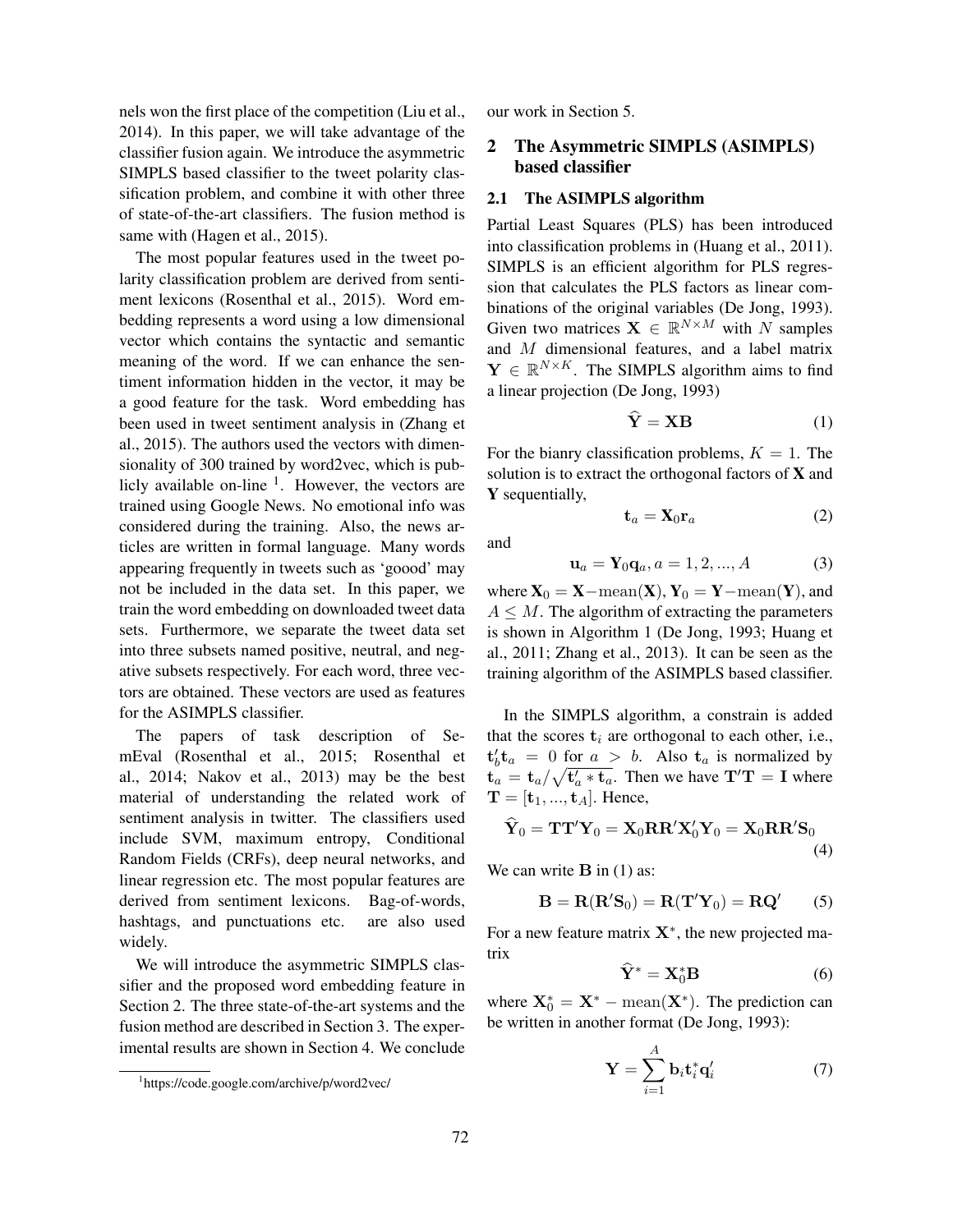Algorithm 1 Training procedure of SIMPLS Input: Feature set X, Label y, and Number of components A Variables:Projection matrix R, score vectors T and U, loading P and Q  $\mathbf{R} = []; \mathbf{V} = []; \mathbf{Q} = []; \mathbf{T} = []; \mathbf{U} = [];$  $\mathbf{y} = [y_1, y_2, ..., y_N]'; \mathbf{X} = [\mathbf{x}_1, \mathbf{x}_2, \cdots, \mathbf{x}_N]'$  $y_0 = y - \text{mean}(y); X_0 = X - \text{mean}(X);$  $\mathbf{S} = \mathbf{X}_0' \mathbf{y}_0$ for  $i = 1$  to A do  $\mathbf{q}_i$  = dominant eigenvectors of S'S  $\mathbf{r}_i = \mathbf{S} * \mathbf{q}_i$  $\mathbf{t}_i = \mathbf{X}_0 * \mathbf{r}_i$ norm $t_i = \text{SQRT}(\mathbf{t}'_i \mathbf{t}_i)$  $\mathbf{t}_i = \mathbf{t}_i/$ norm $\mathbf{t}_i$  $\mathbf{r}_i = \mathbf{r}_i/$ normt<sub>i</sub>  $\mathbf{p}_i = \mathbf{X}_0' * \mathbf{t}_i$  $\mathbf{q}_i = \mathbf{y}_0^T * \mathbf{t}_i$  $\mathbf{u}_i = \mathbf{y}_0 * \mathbf{q}_i$  $v_i = p_i$ if  $i > 1$  then  $\mathbf{v}_i = \mathbf{v}_i - \mathbf{V} * (\mathbf{V}' * \mathbf{p}_i)$  $\mathbf{u}_i = \mathbf{u}_i - \mathbf{T} * (\mathbf{T}' * \mathbf{u}_i)$ end if  $\mathbf{v}_i = \mathbf{v}_i / \mathbf{SQRT}(\mathbf{v}_i' * \mathbf{v}_i)$  $S = S - v_i * (v'_i * S)$  ${\bf r}_i, {\bf t}_i, {\bf p}_i, {\bf q}_i, {\bf u}_i,$  and  ${\bf v}_i$  into R, T, P, Q, U, and V, respectively. end for  $B = R * Q'$ 

Algorithm 2 To obtain new T in testing Input: New feature matrix X; projection matrix R. **Output:** New  $\mathbf{T} = [\mathbf{t}_1^*, \mathbf{t}_2^*, ..., \mathbf{t}_A^*]$  $\mathbf{X}_0 = \mathbf{X} - \text{mean}(\mathbf{X})$ for  $i = 1$  to  $A$  do  $\mathbf{t}_i^* = \mathbf{X}_{i-1} \mathbf{r}_i;$  ${\bf X}_i = {\bf X}_{i-1} - {\bf t}_{i} ^* ({\bf t}_{i} ^* ' {\bf X}_{i-1}) / ({\bf t}_{i} ^* ' {\bf t}_{i} ^*);$ end for

where  $\mathbf{b}_a = \mathbf{u}'_a \mathbf{t}_a / (\mathbf{t}'_a \mathbf{t}_a)$ . The new  $\mathbf{t}^*$  is calculated by Algorithm 2. For the classification problems, we need to predict the label of a sample

$$
\hat{\mathbf{Y}} = \text{sign}(\sum_{i=1}^{A} \mathbf{b}_i \mathbf{t}_i^* \mathbf{q}_i') \tag{8}
$$

$$
= \text{sign}(\sum_{i=1}^{A} \mathbf{m}_i \mathbf{t}_i^*)
$$
 (9)

$$
= \text{sign}(\mathbf{m} \cdot \mathbf{t}^*) \tag{10}
$$

It can be observed that the label  $\hat{Y}$  is a function of the score vectors  $t^*$ . If  $\hat{Y}$  and t were on a plane, the boundary would be a line passes the original point  $(0, 0)$ . Suppose the original point is the center of the whole data set, which can be achieved by subtracting the mean of the data. When the number of instances of a class is much less than the other one, the original point will be far away from the center of the minority class, while near the center of the majority class. Hence, the line will pass cross the majority class. That is the reason that PLS based classifiers can detect the minority class well. However, the accuracy of majority class will decrease because the line cuts the majority class into two parts. The Asymmetric PLS classifier tries to move the line towards to the center of the minority class to make the boundary in the middle of the two classes (Huang et al., 2014). The distance moved is calculated on the first dimension of T. The center points and the radii of positive and negative classes are estimated as in (11). Let the minority class be the positive class, and index\_postive denotes the index of positive items in Y. We use  $t_p = t_1$ [index\_postive]. Similarly,  $t_n = t_1$ [index\_negative]. The center points and the radii of the two classes are estimated by

$$
rad_p = std(\mathbf{t}_p)
$$
  
\n
$$
rad_n = std(\mathbf{t}_n)
$$
  
\n
$$
cp_p = mean(\mathbf{t}_p)
$$
  
\n
$$
cp_n = mean(\mathbf{t}_n)
$$
\n(11)

Then the distance should be moved is

$$
distance = cp_p - (cp_p - cp_n) * \frac{rad_p}{rad_p + rad_n}
$$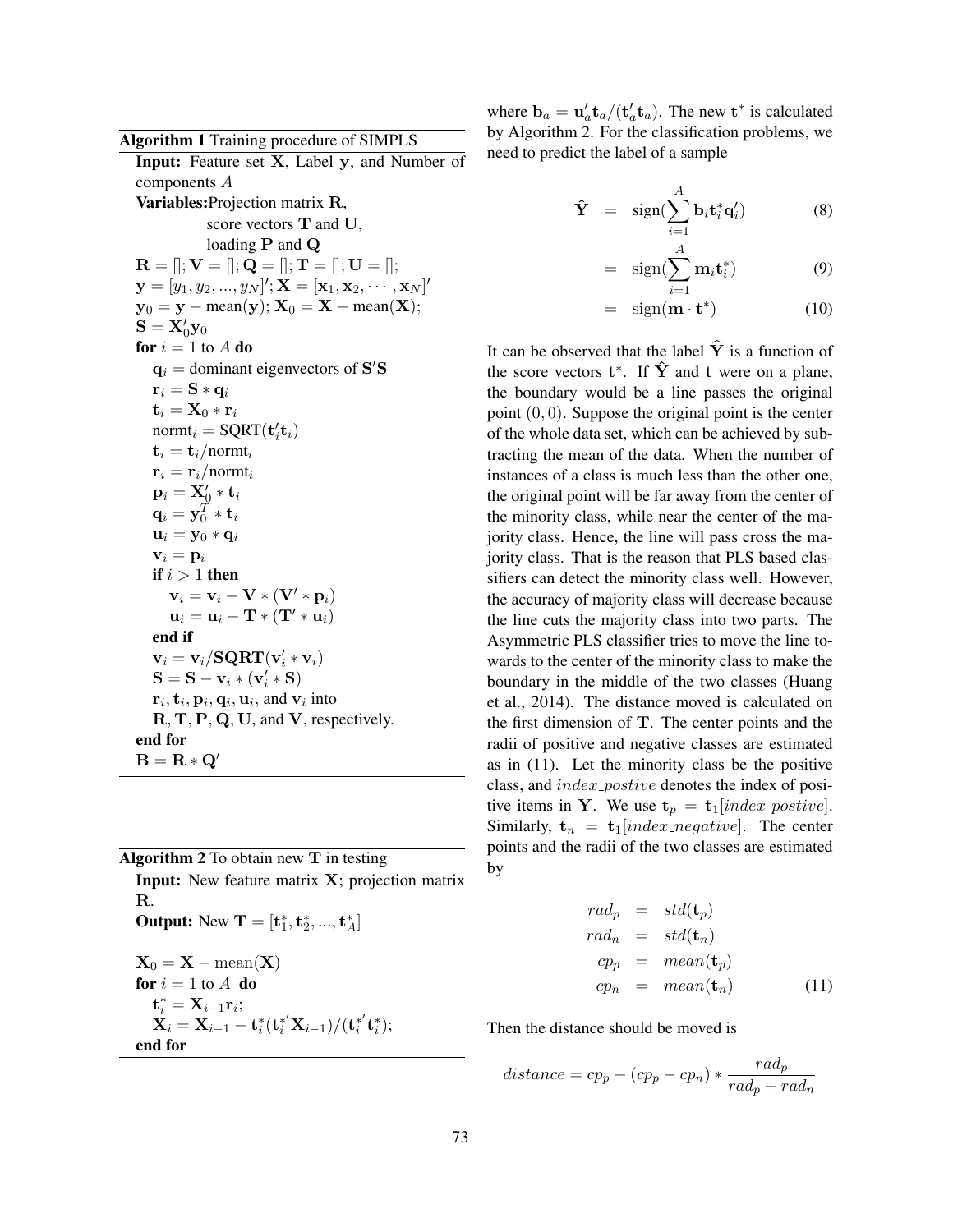We move the line on the plane of t

$$
\hat{\mathbf{Y}} = \text{sign}(\sum_{i=1}^{A} \mathbf{m}_i \mathbf{t}_i^*) - \mathbf{m}_1 * distance \qquad (12)
$$

# 2.2 Features used in the ASIMPLS classifier

The features used in the ASIMPLS system are mainly adopted from the NRC-Canada (Mohammad et al., 2013) system. We will describe the features in detail in Section 3.1. In addition, we propose a type of word embedding based feature named emotional word embedding.

We assume that vectors obtained on pure positive/negative tweets are different from those obtained on the general text because the distribution of words are different. Hence, we collected three tweet sets on-line: positive, neutral, and negative. The twitter4j library  $2$  is used to collect the tweets. We collected a set of happy emoticons such as :), :D, :-), :o), :], :c), =], 8), =), :}, as well as a set of unhappy emoticons like  $:(, :-(, :c, :c, :[, :[, :].$  We use them as keywords, and search tweets containing these emoticons. The tweets containing a happy emoticon are put into the positive set. Similarly, a tweet containing an unhappy emoticon is put into the negative set. For the neutral tweets, we search those containing keywords like sports, news, etc. This is a very simple rule to collect data sets. Noise will be introduced, and more filtering work shall be done in the future. Finally, we collect about 69 million positive tweets, 19 million neutral tweets, and 19 million negative tweets. The tweets are pre-processed by the CMU tweet NLP tools (Gimpel et al., 2011). We remove the @somebody tags and the hyper-links in the tweets. Three vectors are trained on the three data sets respectively for each word. The vectors are obtained using the open-source toolkit word2vec with negative sampler 10, window width 5, and vector dimension 100. The feature of a tweet is the mean value of the vectors of every word. These 300 dimensional features are put together with the other features to train the ASIMPLS classifier.

# 3 Reproduced Systems

With reference to the state-of-the-art system designed by team Webis (Hagen et al., 2015), we had also incorporated three models out of four (those developed by team NRC-Canada, team GU-MLT-LT and team KLUE) into our own system. As proved by the outstanding performance of team Webis in SemEval-2015, each of the three systems employed a unique set of features that could complement each other and would help enhance the performance in the three-point scale tweets sentiment classification. Thus, we decide to keep most of the same set of features for each reimplemented model and use the same classifier, L2-regularized logistic regression, for the three reimplemented systems. In detail, we use the weka.classifiers.functions.LibLINEAR class. The SVM Type is set to be 0, and the Cost is set to be 0.05. The other parameters use default values. The preprocessing steps for all three implementations are similar, which involves converting all letters to lower case and removing all the URLs and user names. Each system is described shortly in the following subsections.

#### 3.1 NRC-Canada

In the reimplementation of the model developed by team NRC-Canada (Mohammad et al., 2013), all preprocessed tweets are tokenized and POS-tagged with the Twitter NLP tool developed by Carnegie Mellon University (Gimpel et al., 2011). The model leverages a rich set of features. We had kept all the features. Firstly, word N-grams and character N-grams are used. Word N-grams include the existence of one to four contiguous sequences of tokens and non-contiguous ones. Character N-grams include the existence of three, four and five consecutive sequences of characters. Secondly, the number of words with all capitalized letters and the number of hashtags are included in the feature set. Thirdly, the feature set contains the number of times each part-of-speech tag occurred. Next, punctuation marks and emoticons are also part of the features, because the number of consecutive sequences of exclamation/question marks and the polarity of an emoticon in the tweets would help determine the overall sentiment. In addition, the number of elongated words, such as "youuuuuu", and the number of negations are employed. As specified in (Pang et al., 2002), the negated context is part of a tweet that begins with a negation word, such as "not", and ends with a punctuation mark. With negation, the

<sup>&</sup>lt;sup>2</sup>http://twitter4j.org/en/index.html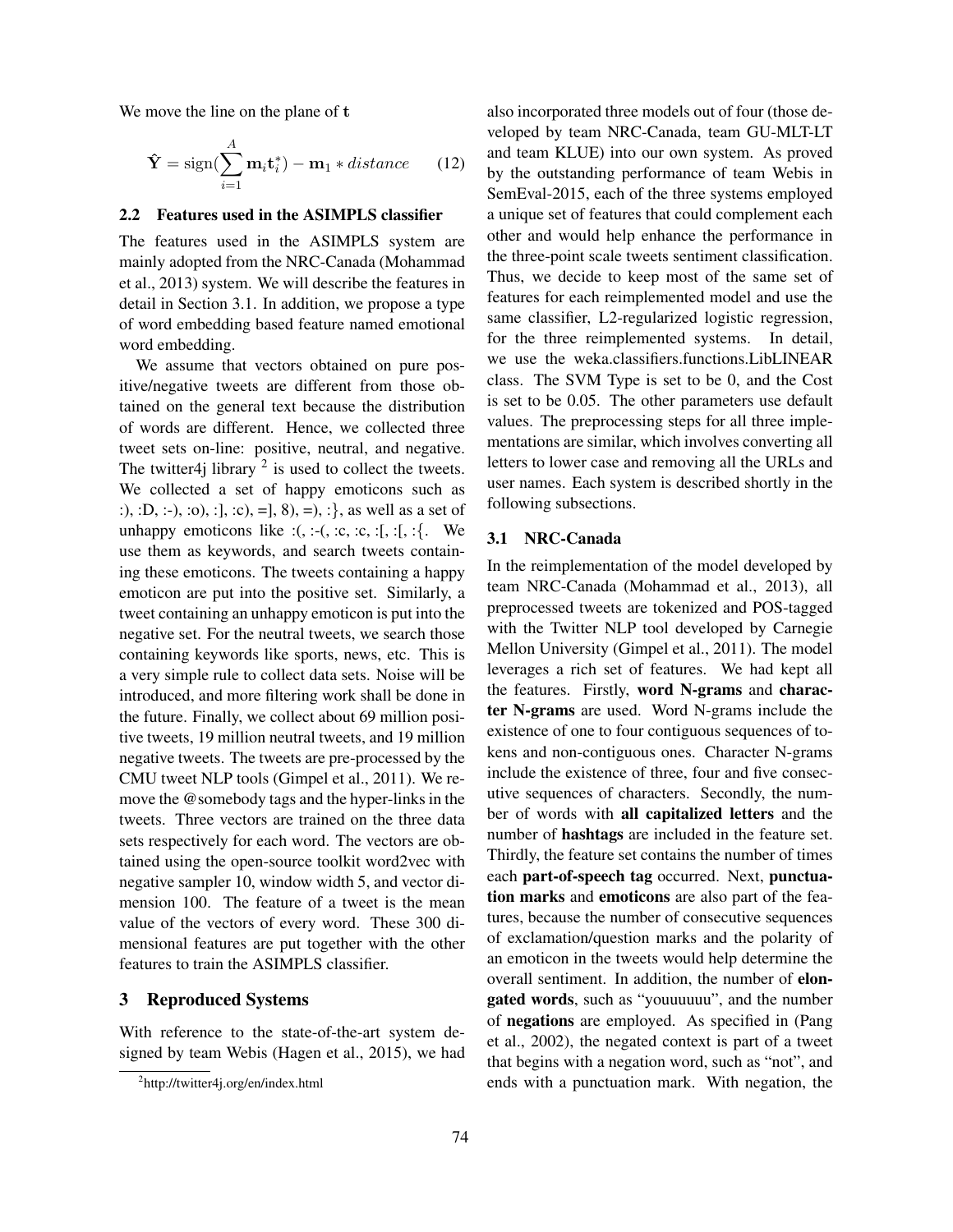sentiment expressed by a token will be reversed. We attach each token in a negated context with a suffix "NEG". Furthermore, with the Brown clustering method (Brown et al., 1992), 56,345,753 tweets by Owoputi (Owoputi et al., 2013) have been clustered into 1000 clusters. If the tokens belonging to these clusters were present in the tweets, these clusters would be included in the feature set. Lastly, three manually crafted and two automatically generated polarity dictionaries are used, i.e., the NRC Emotion Lexicon (Mohammad and Turney, 2010; Mohammad and Turney, 2013), the MPQA Lexicon (Wilson et al., 2005), the Bing Liu Lexicon (Hu and Liu, 2004), Hashtag Sentiment Lexicon and sentiment140 Lexicon.

# 3.2 GU-MLT-LT

For the system designed by team GU-MLT- $LT$  (Günther and Furrer, 2013), the tokenization process is slightly different from that of NRC-Canada system. Besides tokenizing the original raw tweets, the letters of tweets are lowercased and these normalized tweets are tokenized. In addition, for all the elongated words shown in the aforementioned normalized tweets, such as "youuuu", repetitions of letters after the first one are removed. A new version of further normalized tweets are obtained and then tokenized. Team GU-MLT-LT employed a smaller set of features as compared to that of team NRC-Canada. Our team keeps some of the features original used by GU-MLT-LT in our reimplementation. Firstly, unigrams and bigrams are used. For bigrams, stop word tokens, such as "the", and punctuation tokens, such as ".", are removed. In addition, following the Porter stemmer algorithm (Porter, 1980), the word stems of the normalized tokens are included in the feature set. Moreover, the polarity dictionary used is the Senti-WordNet (Baccianella et al., 2010). Similar to that of team NRC-Canada, clustering and negation are also employed in the feature set.

# 3.3 KLUE

The tokenization process in the reimplementation of system designed by team KLUE (Proisl et al., 2013) is similar to that of team NRC-Canada. The features used by KLUE are quite different from those used by the other two teams. In order to complement

the features of the other two systems, we keep most of the features used by team KLUE in our reimplementation. Firstly, unigram and bigrams are considered and their frequencies of occurrence serve as feature weights. In order to be counted as part of the feature set, the unigrams and bigrams should be present in at least five tweets. Secondly, the total number of tokens per tweet is also incorporated in the feature set. Furthermore, the polarity dictionary chosen is AFINN-111 lexicon (Nielsen, 2011) which contains a variety of words of degree from  $-5$ (very negative) to  $+5$ (very positive). The dictionary is used to extract features including the frequencies of occurrence of positive and negative tokens, the total number of tokens that expressed one sentiment as well as the arithmetic mean of total sentiment scores per tweet. Moreover, for emoticons, we adopt the manually crafted dictionary and its polarity scoring from Webis team and apply them in this reimplementation. Lastly, negation is considered for up to next three tokens or less for the case that the tweet ends within three tokens after the negated word and the sentiment scores for tokens up to a distance of at most 4 following the negated marker are reversed.

# 3.4 The fusion method

The four classifiers generate three confident scores  $s_{pos}^i, s_{neu}^i, s_{neg}^i, i = 1, 2, 3, 4$  for each tweet respectively. We fuse the systems by summing these scores with a same weight. The final scores are  $\left[\frac{1}{4}\sum_{i=1}^{4} s_{pos}^{i}, \frac{1}{4}\sum_{i=1}^{4} s_{neu}^{i}, \frac{1}{4}\sum_{i=1}^{4} s_{neg}^{i}\right]$ . The predicted label is the index with the maximum score value.

We find that ASIMPLS does not perform well if the dimension of the features is much larger than the number of training samples. Unfortunately the features used in this task have more than 200 thousand dimensions, while we only have about 16 thousands training samples. Hence, the classifier fusion is used again. We split the features into 5 parts, e.g., the first 40 thousand dimensions of the features are used to train a ASIMPLS classifier. The second 40 thousand dimensions are used to train another one etc. The confidence scores of the 5 ASIMPLS classifiers are averaged to generate a new set of confidence scores. These scores are the output of the ASIMPLS system. We combine them with scores generated by other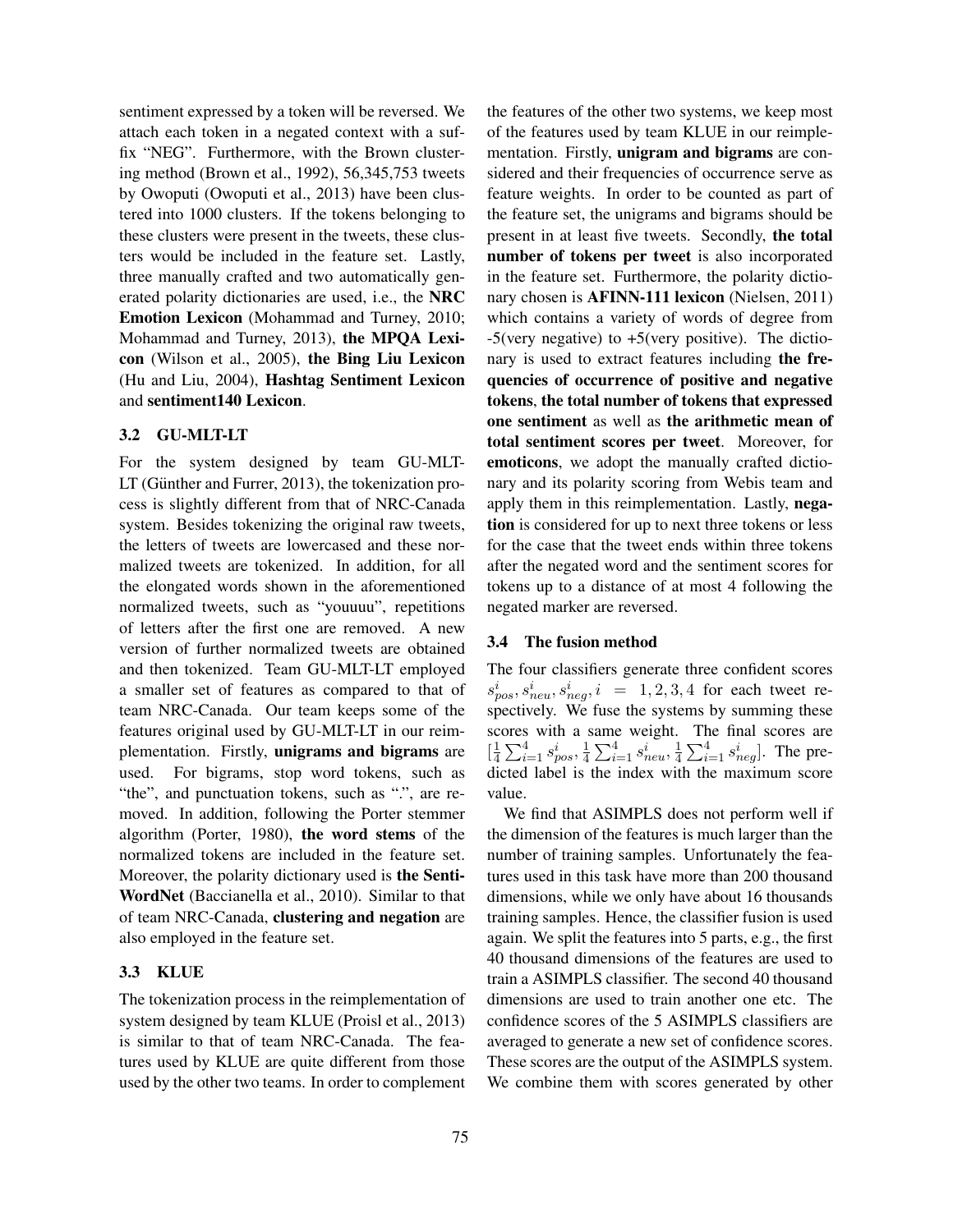|                     | <b>Training Set</b> | <b>Testing Set</b> |
|---------------------|---------------------|--------------------|
| 2013                | 11338               | 3813               |
| 2014                | $\mathbf{\Omega}$   | 1853               |
| 2016                | 5348                | 1704+1781          |
| Total               | 16686               | 9151               |
| After Preprocessing | 16682               | 9146               |
| Positive            | 6956                | 4153               |
| Neutral             | 7166                | 3579               |
| Negative            | 2560                | 1414               |

Table 1: Training and testing sets.

three systems as discussed above. For the ASIMPLS classifier, feature selection is an alternative way of improving system performance instead of classifier fusion, which will be tried in future work.

#### 4 Experimental Results

Our training set is composed by the training and development set of SemEval-2013 as well as the training set of SemEval-2016. The testing set includes the development-test set of 2013 and 2014, as well as the development and development-test sets of 2016. The numbers of tweets in all data sets are shown in Table 1. We remove the tweets that only have @somebody or hyper-links. Hence, we have a total of 16682 tweets for training and 9146 tweets for testing after preprocessing. In both training and testing sets, there are much less number of negative tweets comparing to positive and neutral tweets. ASIMPLS may help improve the accuracy of negative tweets.

The experimental results are shown in Table 2. We list all the results of individual systems and the fusion results. In the table, the "Score" is the value obtained using the evaluation method of SemEval2016 Task 4 (Nakov et al., 2016). "Positive" means the accuracy of positive samples in the testing, i.e.  $Positive =$  $\frac{number\ of\ correct\ positive\ samples}{number\ of\ all\ positive\ samples}$ . Similarly, "Negative" and "Neutral" denote the accuracies of negative as well as neutral samples respectively. "All Accuracy" means  $\frac{number\ of\ all\ correct\ samples}{number\ of\ all\ testing\ samples}$ . The results demonstrated that classifier fusion is able to generate better scores than individual classifiers. Fusing all systems obtained the best score 63.78. It is marginally higher than the score of fusing the first three systems 63.72. The score of the PLS system is worse than the other three systems. The reason may be that the dimension of the features (more than 200 thousands) is even bigger than the number of training samples (about 16 thousands). The ASIMPLS classifier is not good at handling this type of data even we have used 5 subsystems to alleviate the influence of high dimensional features. Nonetheless, it obtained the highest accuracy of negative samples and the second-best accuracy of neutral samples. The positive accuracy is much worse than the other three classifiers. It indicates that the bias should be further adjusted in the future. The results of our submission are shown in Table 3. We obtained a score of 59.63 on the 2016 Tweet submission.

#### 5 Conclusion

In this paper, we have applied classifier fusion to the sentiment analysis in twitter task. An ASIM-PLS based classifier has been implemented, and has been combined with other three state-of-the-art methods. A new feature named emotional word embedding has been introduced, and has been used in the ASIMPLS based method. Experimental results demonstrated that the fusion is able to improve the system performance because it can combine the strengths of different classifiers. The ASIMPLS obtained a good minority class accuracy and a bad accuracy for the majority class. How to adjust the bias to improve the balance between these two classes is the future work.

# References

- Stefano Baccianella, Andrea Esuli, and Fabrizio Sebastiani. 2010. Sentiwordnet 3.0: An enhanced lexical resource for sentiment analysis and opinion mining. In *LREC*, volume 10, pages 2200–2204.
- Peter F Brown, Peter V Desouza, Robert L Mercer, Vincent J Della Pietra, and Jenifer C Lai. 1992. Classbased n-gram models of natural language. *Computational linguistics*, 18(4):467–479.
- Sijmen De Jong. 1993. Simpls: an alternative approach to partial least squares regression. *Chemometrics and intelligent laboratory systems*, 18(3):251–263.
- Kevin Gimpel, Nathan Schneider, Brendan O'Connor, Dipanjan Das, Daniel Mills, Jacob Eisenstein, Michael Heilman, Dani Yogatama, Jeffrey Flanigan, and Noah A Smith. 2011. Part-of-speech tagging for twitter: Annotation, features, and experiments. In *Proceedings of the 49th Annual Meeting of the Association for Computational Linguistics: Human Language*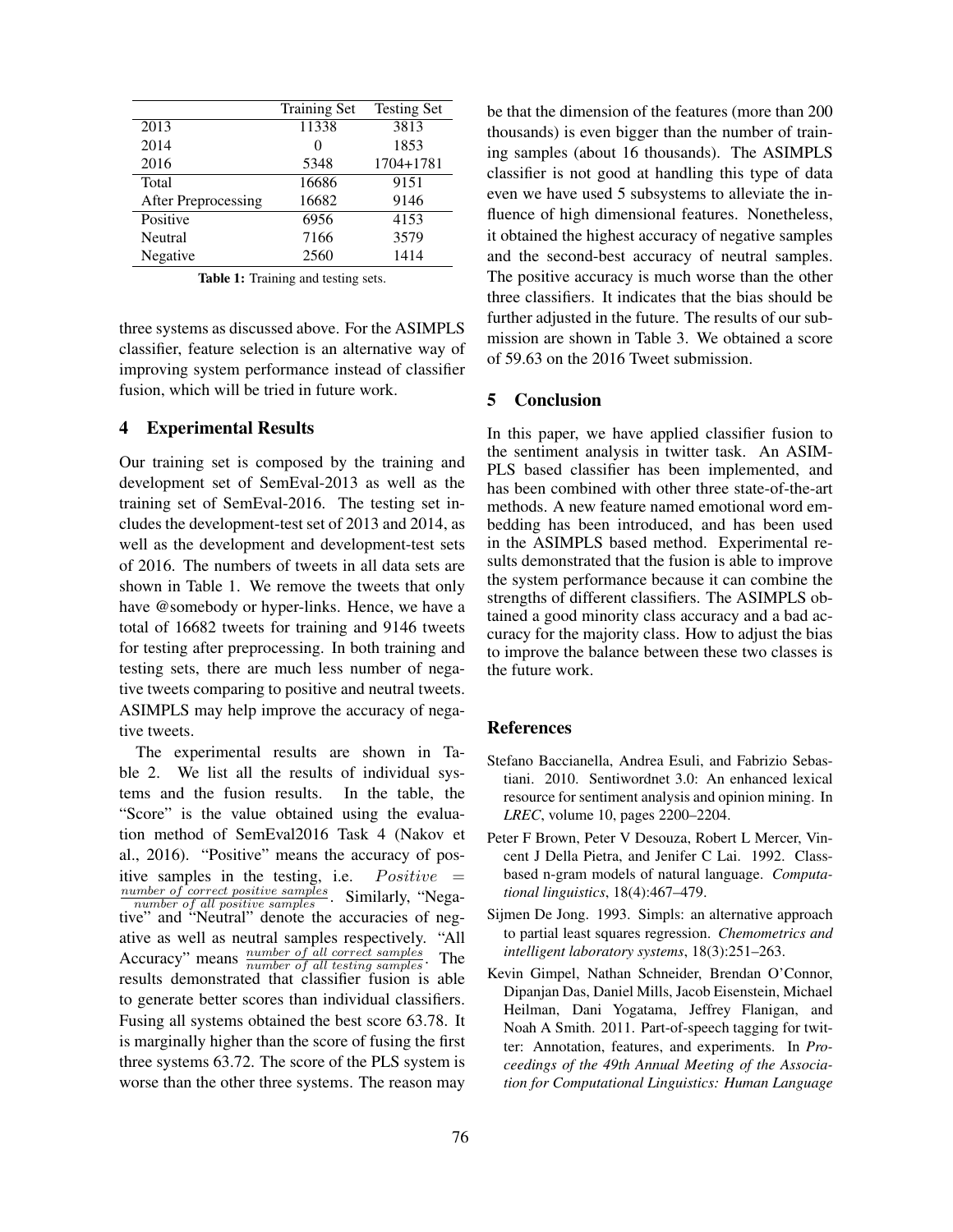|                                     | <b>NRC</b> | <b>GU-MLT-LT</b> | <b>KLUE</b> | Fuse 3 methods | <b>ASIMPLS</b> | Fuse All |  |  |
|-------------------------------------|------------|------------------|-------------|----------------|----------------|----------|--|--|
| Score                               | 61.48      | 62.30            | 61.55       | 63.72          | 57.49          | 63.78    |  |  |
|                                     |            |                  |             |                |                |          |  |  |
| Positive                            | 71.18      | 77.25            | 70.29       | 74.57          | 56.85          | 74.52    |  |  |
| Neutral                             | 53.93      | 40.32            | 47.95       | 50.99          | 52.78          | 51.10    |  |  |
| Negative                            | 57.57      | 66.12            | 69.80       | 63.65          | 75.60          | 63.86    |  |  |
| All Accuracy                        | 62.32      | 61.08            | 61.47       | 63.66          | 58.16          | 63.71    |  |  |
| <b>Table 2:</b> System performance. |            |                  |             |                |                |          |  |  |
|                                     |            |                  |             |                |                |          |  |  |

| 2013  |             | 2014 |                                                         | $2015$   2016 |       |               |
|-------|-------------|------|---------------------------------------------------------|---------------|-------|---------------|
| Tweet |             |      | <b>SMS</b> Tweet Tweet sarcasm Live Journal Tweet Tweet |               |       |               |
| 69.27 | 59.66 68.02 |      | 46.93                                                   | 69.63         | 63.80 | $\vert$ 59.63 |

Table 3: Submission results.

*Technologies: short papers-Volume 2*, pages 42–47. Association for Computational Linguistics.

- Tobias Günther and Lenz Furrer. 2013. Gu-mlt-lt: Sentiment analysis of short messages using linguistic features and stochastic gradient descent.
- Matthias Hagen, Martin Potthast, Michel Büchner, and Benno Stein. 2015. Webis: An ensemble for twitter sentiment detection. *SemEval-2015*, page 582.
- Minqing Hu and Bing Liu. 2004. Mining and summarizing customer reviews. In *Proceedings of the tenth ACM SIGKDD international conference on Knowledge discovery and data mining*, pages 168–177. ACM.
- Dong-yan Huang, Shuzhi Sam Ge, and Zhengchen Zhang. 2011. Speaker state classification based on fusion of asymmetric simpls and support vector machines. In *Twelfth Annual Conference of the International Speech Communication Association*.
- Dong-Yan Huang, Zhengchen Zhang, and Shuzhi Sam Ge. 2014. Speaker state classification based on fusion of asymmetric simple partial least squares (simpls) and support vector machines. *Computer Speech & Language*, 28(2):392–419.
- Mengyi Liu, Ruiping Wang, Shaoxin Li, Shiguang Shan, Zhiwu Huang, and Xilin Chen. 2014. Combining multiple kernel methods on riemannian manifold for emotion recognition in the wild. In *Proceedings of the 16th International Conference on Multimodal Interaction*, pages 494–501. ACM.
- Saif M Mohammad and Peter D Turney. 2010. Emotions evoked by common words and phrases: Using mechanical turk to create an emotion lexicon. In *Proceedings of the NAACL HLT 2010 workshop on computational approaches to analysis and generation of emotion in text*, pages 26–34. Association for Computational Linguistics.
- Saif M Mohammad and Peter D Turney. 2013. Crowdsourcing a word–emotion association lexicon. *Computational Intelligence*, 29(3):436–465.
- Saif M Mohammad, Svetlana Kiritchenko, and Xiaodan Zhu. 2013. Nrc-canada: Building the state-of-theart in sentiment analysis of tweets. *arXiv preprint arXiv:1308.6242*.
- Preslav Nakov, Zornitsa Kozareva, Alan Ritter, Sara Rosenthal, Veselin Stoyanov, and Theresa Wilson. 2013. Semeval-2013 task 2: Sentiment analysis in twitter.
- Preslav Nakov, Alan Ritter, Sara Rosenthal, Veselin Stoyanov, and Fabrizio Sebastiani. 2016. SemEval-2016 task 4: Sentiment analysis in Twitter. In *Proceedings of the 10th International Workshop on Semantic Evaluation (SemEval 2016)*, San Diego, California, June. Association for Computational Linguistics.
- Finn Årup Nielsen. 2011. A new anew: Evaluation of a word list for sentiment analysis in microblogs. *arXiv preprint arXiv:1103.2903*.
- Olutobi Owoputi, Brendan O'Connor, Chris Dyer, Kevin Gimpel, Nathan Schneider, and Noah A Smith. 2013. Improved part-of-speech tagging for online conversational text with word clusters. Association for Computational Linguistics.
- Bo Pang, Lillian Lee, and Shivakumar Vaithyanathan. 2002. Thumbs up?: sentiment classification using machine learning techniques. In *Proceedings of the ACL-02 conference on Empirical methods in natural language processing-Volume 10*, pages 79–86. Association for Computational Linguistics.
- Martin F Porter. 1980. An algorithm for suffix stripping. *Program*, 14(3):130–137.
- Thomas Proisl, Paul Greiner, Stefan Evert, and Besim Kabashi. 2013. Klue: Simple and robust methods for polarity classification. In *Second Joint Conference on Lexical and Computational Semantics (\* SEM)*, volume 2, pages 395–401.
- Sara Rosenthal, Alan Ritter, Preslav Nakov, and Veselin Stoyanov. 2014. Semeval-2014 task 9: Sentiment analysis in twitter. In *Proceedings of the 8th International Workshop on Semantic Evaluation (SemEval 2014)*, pages 73–80.